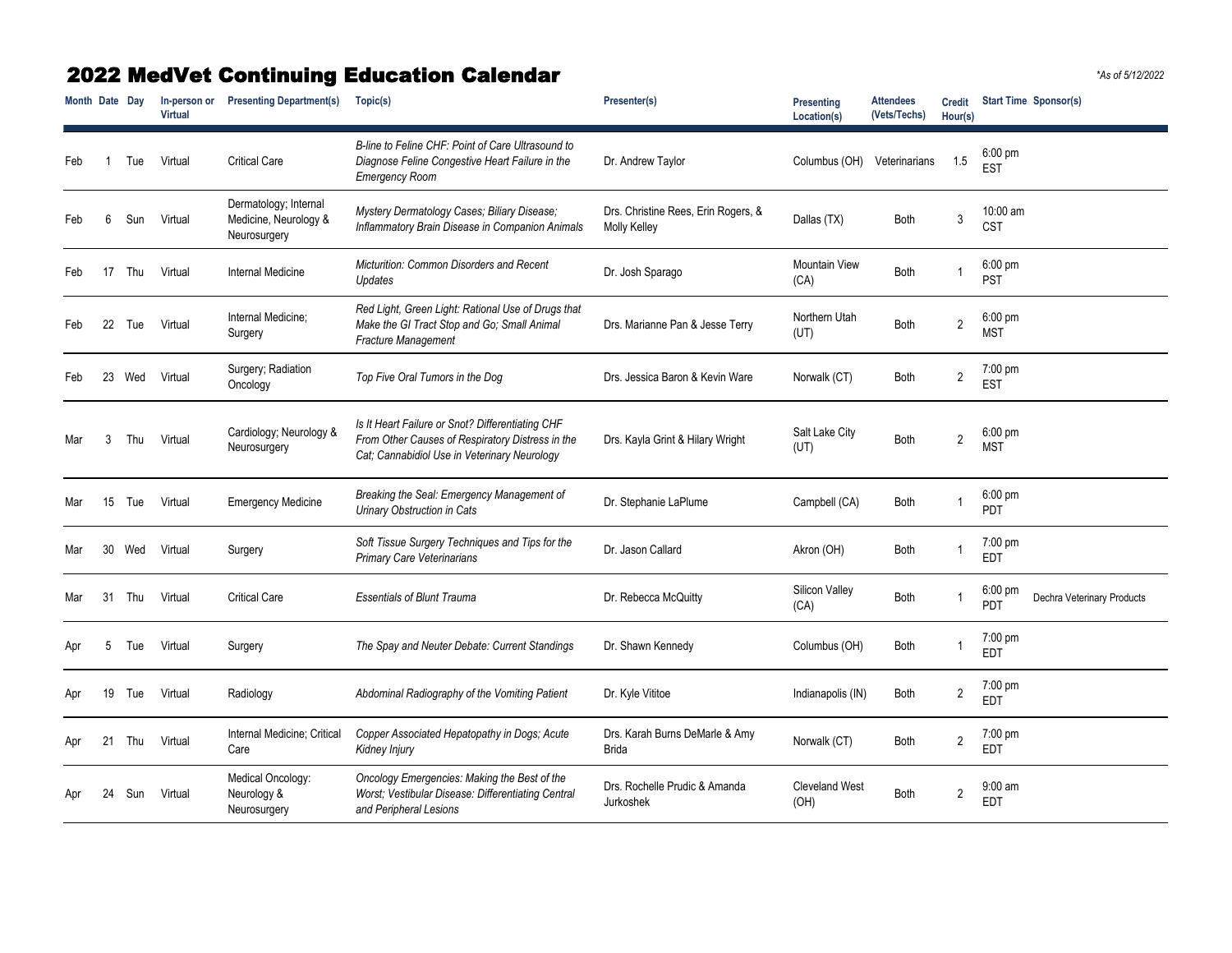| Month Date Day |    |     | In-person or<br><b>Virtual</b> | <b>Presenting Department(s)</b>  | Topic(s)                                                                                                                                             | Presenter(s)                                                                                            | Presenting<br>Location(s)     | <b>Attendees</b><br>(Vets/Techs) | <b>Credit</b><br>Hour(s) |                                      | <b>Start Time Sponsor(s)</b>                                                                                                                                   |
|----------------|----|-----|--------------------------------|----------------------------------|------------------------------------------------------------------------------------------------------------------------------------------------------|---------------------------------------------------------------------------------------------------------|-------------------------------|----------------------------------|--------------------------|--------------------------------------|----------------------------------------------------------------------------------------------------------------------------------------------------------------|
| May            |    | Sun | In-person                      | <b>CE Conference</b>             | Multiple Topics with a Veterinarian track,<br>Technician track, and hands-on lab track                                                               | <b>Multiple Presenters</b>                                                                              | Cincinnati &<br>Dayton (OH)   | All Veterinary<br>Professionals  | $7+$                     | $9:00$ am<br><b>EDT</b>              | CareCredit; Dechra Veterinary<br>Products; Elanco Animal Health;<br>Epicur Pharma; Faithful<br><b>Companion Pet Cremation</b><br>Service; Hill's Pet Nutrition |
| May            | 3  | Tue | Virtual                        | <b>Emergency Medicine</b>        | Smoke Inhalation and Burn Wounds                                                                                                                     | Dr. Barb Buford                                                                                         | Toledo (OH)                   | <b>Both</b>                      |                          | 7:00 pm<br><b>EDT</b>                |                                                                                                                                                                |
| May            | 24 | Tue | Virtual                        | <b>Internal Medicine</b>         | Acromegaly, So What's The Big Deal                                                                                                                   | Dr. Elyssa Katz                                                                                         | <b>Silicon Valley</b><br>(CA) | <b>Both</b>                      |                          | 6:30 pm<br><b>PDT</b>                |                                                                                                                                                                |
| Jun            |    | Tue | Virtual                        | Avian & Exotics                  | Common Reproductive Disorders in Pet Birds and<br>Reptiles                                                                                           | Drs. Barbara Oglesbee & Nick Jew                                                                        | Hilliard (OH)                 | Both                             | $\overline{2}$           | 6:00 pm<br><b>EDT</b>                |                                                                                                                                                                |
| Jun            | 16 | Thu | In-person                      | Ophthalmology                    | Canine Corneal Ulcers: The Good, The Bad, and<br>The Ugly                                                                                            | Dr. Rita Wehrman                                                                                        | Ocala (FL)                    | Both                             | $\overline{2}$           | $6:00 \text{ pm}$<br><b>EDT</b>      |                                                                                                                                                                |
|                |    | Tue | Virtual                        | Dentistry & Oral Surgery         | Imaging of Dental and Maxillofacial Diseases and<br>Trauma; The Path to Effective Post-operative Pain<br>Management                                  | Dr. Matthew Lemmons & Dr. Todd<br>Duffy (Elanco Animal Health)                                          | Indianapolis (IN)             | Both                             | $\overline{2}$           | $7:00 \text{ pm}$<br><b>EDT</b>      | Elanco Animal Health                                                                                                                                           |
| Jun            | 26 | Sun | Virtual                        | <b>CE Conference</b>             | Topics on Cardiology, Critical Care, Internal<br>Medicine, Medical Oncology, Neurology &<br>Neurosurgery, and Surgery                                | Drs. Alicia Beets, Jen Daly, Cody<br>Doyle, Mia Livaccari, Arturo Otamendi,<br>Alan Ralph, & Jorge Vila | New Orleans<br>(LA)           | All Veterinary<br>Professionals  |                          | $9:00$ am<br><b>CDT</b>              | CareCredit; Dechra Veterinary<br>Products; Hill's Pet Nutrition                                                                                                |
| Jun            | 29 | Wed | In-person                      | Surgery                          | <b>Complications in General Practice (Panel</b><br>Discussion); The Abdominal Explore and Surgical<br><b>Techniques for the General Practitioner</b> | Drs. Scott Averill, Aaron Jackon, and<br>Elizabeth Krier                                                | Chicago (IL)                  | Both                             | $2^{\circ}$              | $6:00 \text{ pm}$<br>CD <sub>1</sub> | CareCredit                                                                                                                                                     |
| Jun            |    |     | Virtual                        | Surgery                          |                                                                                                                                                      | Dr. Jennifer Beck Hiniker                                                                               | Northern<br>Virginia (VA)     | Both                             |                          | $6:00 \text{ pm}$<br><b>EDT</b>      |                                                                                                                                                                |
| Jun            |    |     | In-person                      | Rehabilitation;<br>Ophthalmology |                                                                                                                                                      | Drs. Rachel Cain & Sami Pederson                                                                        | Boise (ID)                    | Both                             | $\overline{2}$           | <b>MDT</b>                           |                                                                                                                                                                |
| Jul            |    | Thu | Virtual                        | <b>Internal Medicine</b>         |                                                                                                                                                      | Dr. Marc Myers                                                                                          | <b>Silicon Valley</b><br>(CA) | <b>Both</b>                      |                          | PDT                                  |                                                                                                                                                                |
| Jul            | 19 | Tue | Virtual                        | Cardiology                       | Cardiology TBA; Inappetence and Weight Loss in<br><b>Chronic Disease - Why Treatment Matters</b>                                                     | Dr. Deepmala Agarwal & Dr. Mel Wood<br>(Elanco Animal Health)                                           | Indianapolis (IN)             | Both                             | $\overline{2}$           | $6:00 \text{ pm}$<br><b>EDT</b>      | Elanco Animal Health                                                                                                                                           |
| Jul            | 20 | Wed | Virtual                        | Cardiology                       |                                                                                                                                                      | Dr. Kristine Chan                                                                                       | Campbell (CA)                 | Both                             |                          | <b>PDT</b>                           |                                                                                                                                                                |
| Jul            | 27 | Wed | In-person                      | Surgery                          |                                                                                                                                                      | Dr. Brian Bufkin                                                                                        | Mobile (AL)                   | Veterinarians                    |                          | $6:00 \text{ pm}$<br><b>CDT</b>      | Hill's Pet Nutrition                                                                                                                                           |
| Aug            | 16 | Tue | Virtual                        | Neurology &<br>Neurosurgery      |                                                                                                                                                      | Dr. Sasha Dixon                                                                                         | Columbus (OH)                 | Both                             |                          | 6:00 pm<br><b>EDT</b>                |                                                                                                                                                                |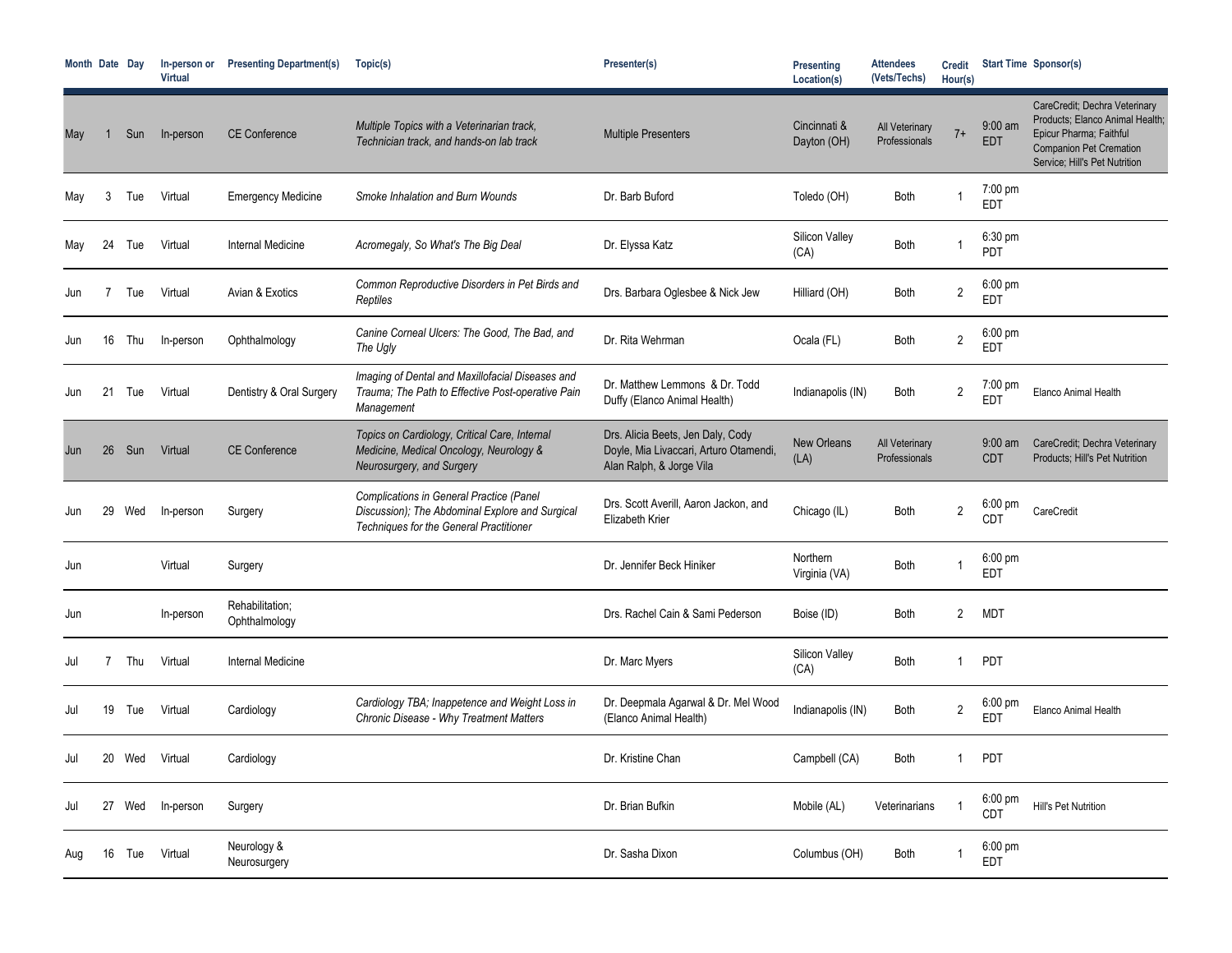| Month Date Day |    |        | In-person or<br><b>Virtual</b> | <b>Presenting Department(s)</b>                 | Topic(s)                                | Presenter(s)                                                                 | <b>Presenting</b><br>Location(s) | <b>Attendees</b><br>(Vets/Techs) | <b>Credit</b><br>Hour(s) |                                 | <b>Start Time Sponsor(s)</b> |
|----------------|----|--------|--------------------------------|-------------------------------------------------|-----------------------------------------|------------------------------------------------------------------------------|----------------------------------|----------------------------------|--------------------------|---------------------------------|------------------------------|
| Aug            | 20 | Sun    | In-person                      |                                                 |                                         |                                                                              | Asheville (NC)                   | <b>Both</b>                      | $\mathbf{3}$             | <b>EDT</b>                      | Hill's Pet Nutrition         |
| Aug            |    |        | In-person                      | Ophthalmology                                   |                                         | Dr. Kate Bedard                                                              | Lexington (KY)                   | Veterinarians                    |                          | 12:00 pm<br>EDT                 |                              |
| Aug            |    |        | Virtual                        | Surgery                                         |                                         | Dr. Cheri Nielsen                                                            | <b>Mountain View</b><br>(CA)     | Both                             |                          | <b>PDT</b>                      |                              |
| Aug            |    |        | Virtual                        | Surgery                                         | <b>Principles of Orthopedic Surgery</b> | Dr. Jason Callard                                                            | Akron (OH)                       | Both                             |                          | 7:00 pm<br>EDT                  |                              |
| Q3             |    |        | Virtual                        | Surgery                                         | Principles of Oncologic Surgery         | Dr. Jason Callard                                                            | Akron (OH)                       | Both                             |                          | 6:00 pm<br><b>EDT</b>           |                              |
| Sep            | 6  | Tue    | Virtual                        | Surgery                                         |                                         | Dr. Sarah Bisgard                                                            | Hilliard (OH)                    | <b>Both</b>                      |                          | 7:00 pm<br><b>EDT</b>           |                              |
| Sep            | 13 | Tue    | Virtual                        | Ophthalmology                                   |                                         | Dr. Terah E.R. Webb                                                          | Columbus (OH)                    | <b>Both</b>                      |                          | $6:00 \text{ pm}$<br><b>EDT</b> |                              |
| Sep            |    | 14 Wed | Virtual                        | <b>Practice Management</b><br>Symposium         | <b>Multiple Topics</b>                  | <b>Multiple Presenters</b>                                                   | MedVet                           | All Veterinary<br>Professionals  |                          | 9:00 am<br><b>EDT</b>           | <b>Hill's Pet Nutrition</b>  |
| Sep            | 15 | Thu    | In-person                      | Dermatology                                     |                                         | Dr. Christine Rees & Hill's Pet Nutrition<br>presenter                       | Dallas (TX)                      | Both                             | $2^{\circ}$              | <b>EDT</b>                      | Hill's Pet Nutrition         |
| Sep            | 15 | Thu    | In-person                      | Internal Medicine;<br>Rehabilitation            |                                         | Drs. Ian Brooks & Kim Huppe                                                  | Akron (OH)                       | <b>Both</b>                      | $2^{\circ}$              | <b>EDT</b>                      |                              |
| Sep            | 18 | Sun    | In-person                      | Cardiology; Internal<br>Medicine; Surgery       |                                         | Drs. Dana Rucinski, Karah Burns<br>DeMarle, Jessica Baron, & Tyler<br>Clough | Norwalk (CT)                     | Both                             | $\overline{4}$           | $9:00$ am<br><b>EDT</b>         |                              |
| Sep            | 24 | Sat    | In-person                      | Internal Medicine;<br>Surgery                   |                                         | Drs. Todd Deppe, Jay Coisman, &<br>Jennifer Beck Hiniker                     | Northern<br>Virginia (VA)        | <b>Both</b>                      | 3 <sup>1</sup>           | <b>EDT</b>                      |                              |
| Sep            | 24 | Sat    | In-person                      | Surgery; Ophthalmology;<br><b>Critical Care</b> |                                         | Drs. Michael Mison, Heather Kaese, &<br>Jordan Scherk                        | Northern Utah<br>(UT)            | Both                             | 3                        | <b>MDT</b>                      |                              |
| Sep            | 27 | Tue    | Virtual                        | <b>Medical Oncology</b>                         |                                         | Jamie Wesolowski, RVT, VTS<br>(Oncology)                                     | Indianapolis (IN) Technicians    |                                  |                          | 6:00 pm<br><b>EDT</b>           | Dechra Veterinary Products   |
| Sep            |    |        | In-person                      | Internal Medicine;<br>Surgery                   |                                         | Dr. Michael Lane & TBA                                                       | Cincinnati (OH)                  | Both                             | 2 <sup>1</sup>           | <b>EDT</b>                      | Hill's Pet Nutrition         |